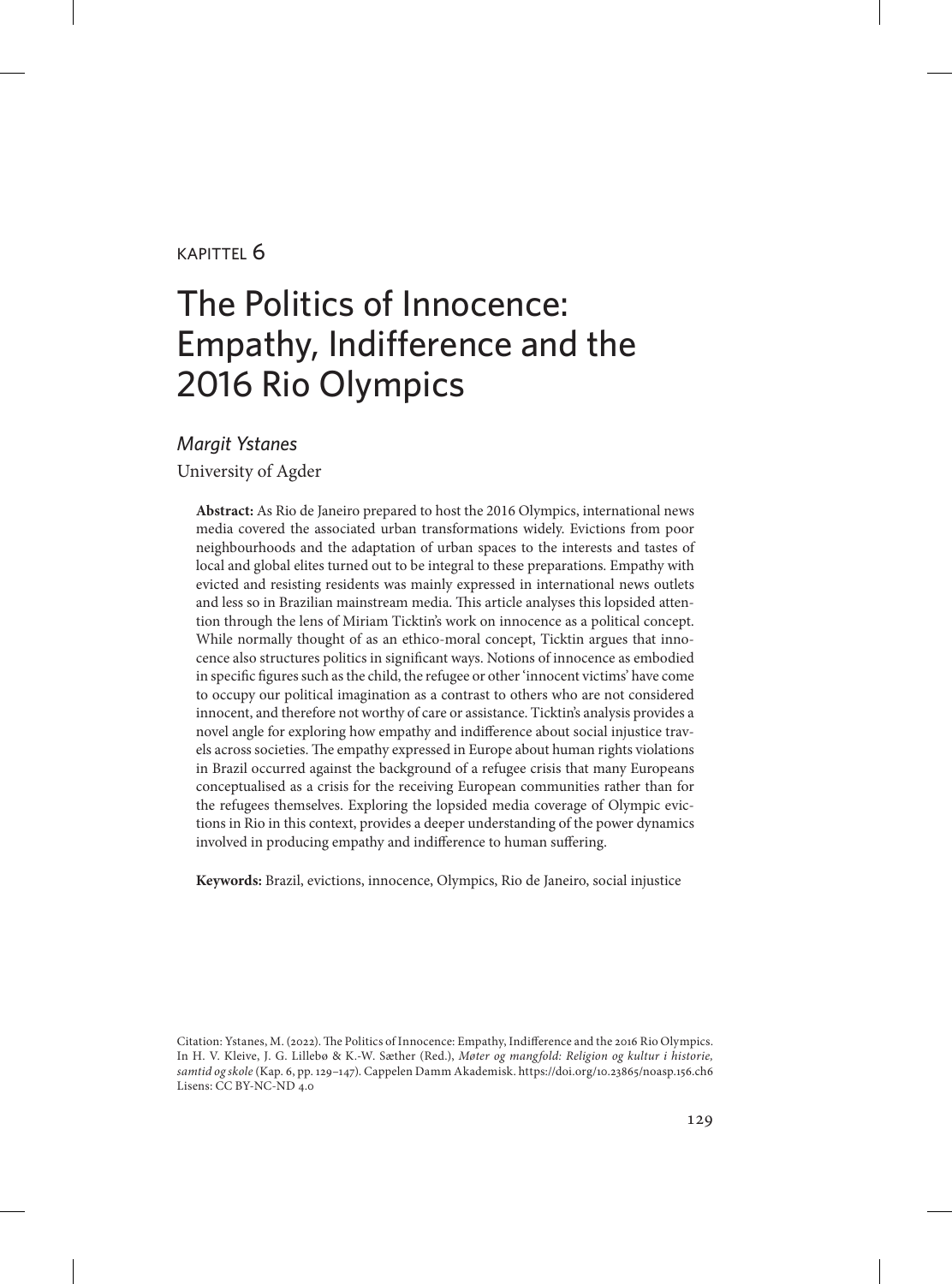# **Introduction**

'When *The New York Times* did a story on us, the Brazilian media did a story on the story, but not on us', explained an activist who is part of Coletivo Papo Reto, a group working to denounce and reduce police violence in Rio de Janeiro's favelas.<del>'</del> This contrast between the relative ease with which Rio's activists could get the attention of international media while the city prepared to host the 2014 FIFA World Cup and the 2016 Olympics, and the silence of the local media, is the topic of this chapter. Specifically, this chapter explores how residents in Vila Autódromo, a neighbourhood targeted by evictions as Rio prepared to host the Olympics, struggled to get local media attention on their situation. By exploring how the concept of innocence works politically, Ticktin (2017) shows how it creates hierarchies by distinguishing between the innocent and the non-innocent. Building on Ticktin's work, I argue that the case analysed here illustrates how empathy about social injustice in faraway places is more easily established than empathy about injustices that expose our own complicity in human suffering.

The notion of innocence helps us explore empathy and indifference to the suffering of people who were being evicted as Rio prepared for the Olympics. Essentially, in international media, the resisting residents of Vila Autódromo figured as the underdogs in a 'David and Goliath' story, where victims of a meaningless favela removal suffered at the hands of powerful actors such as the IOC, construction companies such as Odebrecht<sup>2</sup> and a corrupt local political elite. Why did this narrative take hold overseas, but not in the Brazilian mainstream media? On the other hand, as a northern European researcher, it was notable to me that these events took place at a time when European media narratives also reflected decreasing empathy for the refugees arriving in Europe as a result of the war in Syria. This invites questions of how innocence structures public

<sup>1</sup> The New York Times article in question is Shaer (2015).

<sup>2</sup> The Brazilian construction company Odebrecht was at the centre of the *Lava Jato* corruption scandal, which was uncovered as Rio was preparing to host the Olympics. Known in English as 'Operation Car Wash', this investigation uncovered widespread corruption associated with construction projects across the world (BBC News, 2019).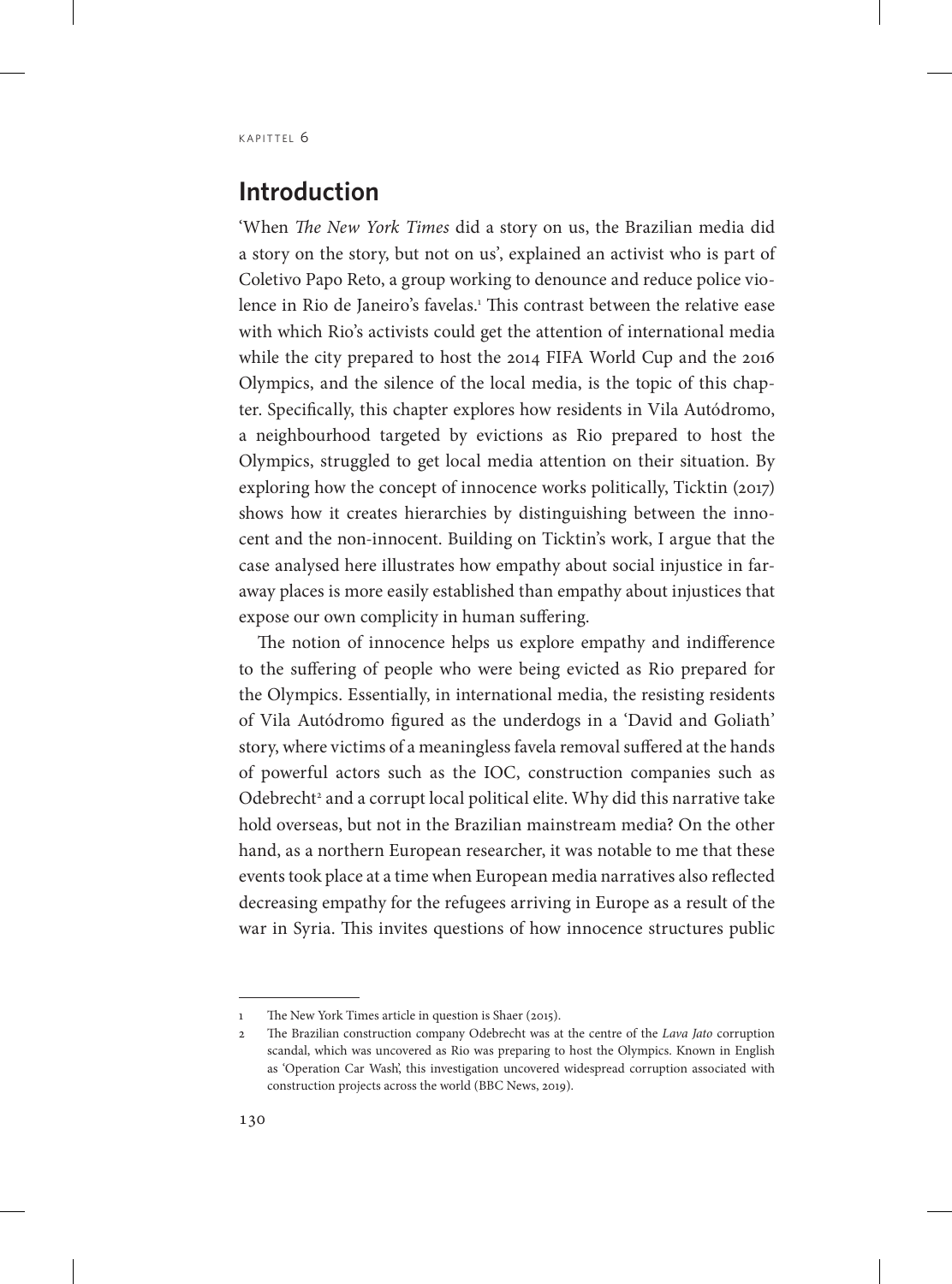narratives about who deserves attention and empathy. And what are the political consequences of this?

# **Background**

During Rio de Janeiro's preparations to host the 2014 FIFA World Cup and the 2016 Olympics, the city underwent large-scale transformations. As is often the case with mega-sporting events (see, e.g., Cornelissen, 2012; Gaffney, 2010), some of these urban interventions were controversial and contested by the affected residents. So-called 'urban upgrades' in different areas forced people out of their neighbourhoods, either through evictions or rent inflation (Gaffney, 2010, 2016; Magalhães, 2019). Across Rio, the city government evicted over 22 000 families from their homes during this period (Comitê Popular da Copa e Olimpíadas do Rio de Janeiro, 2015).

To be evicted in this context refers to being forced to leave one's home for any of the reasons applied to justify the practice of *remoção de favelas* (literally, favela removal). Favela removal is a mode of urban development with a long history in Rio. It implies the displacement of poor neighbourhoods located in central, attractive or strategically important areas of the city. The reasons applied for this practice are diverse and have included elitist concerns related to public health and security, urban aesthetics and development, as well as the preservation of racialised social hierarchies deriving from the colonial era (Anthony, 2013; Chalhoub, 1993; Garmany & Richmond, 2019; Magalhães, 2019; Perlman, 2010; Ystanes, 2018a; Ystanes & Magalhães, 2020). The displacement of poor residents from centrally located neighbourhoods is a common feature of urban upgrades globally (see, e.g., Fullilove, 2004). In its contemporary configuration, this practice emerges from economic models that incentivise the use of land for profit-making rather than affordable housing (Rolnik, 2015).

The term *favela* is often translated into 'slum' in English, but this obscures the diversity of communities and residents who live in favelas. The common features that characterise favelas are mainly that they are self-built, affordable neighbourhoods that are underserved by public authorities. Residents' legal titles to their properties varies, as do their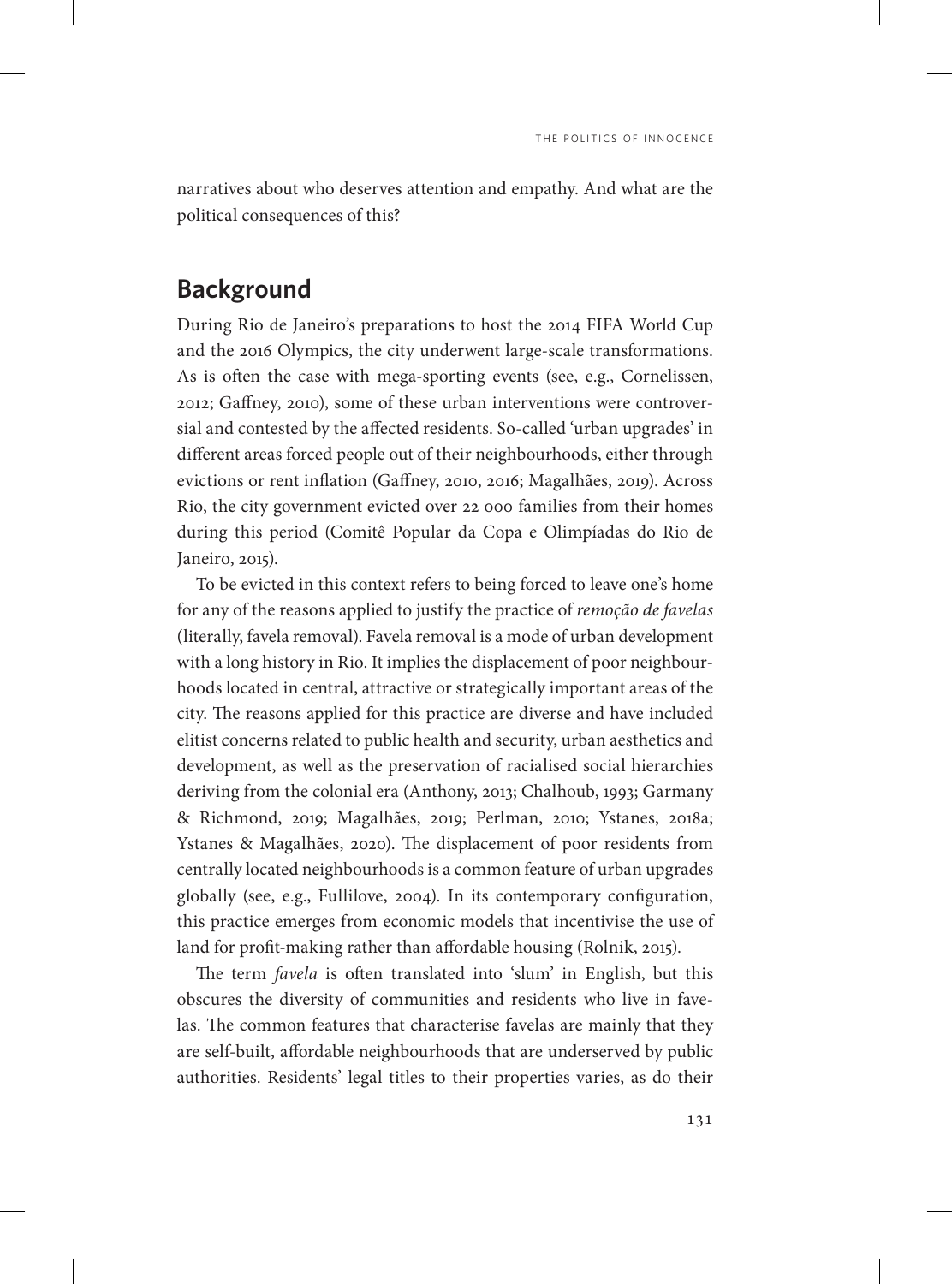economic situations and their access to public services such as health and education. However, despite this diversity, Rio's upper and middle classes have, historically as well as today, considered favelas to be territories of poverty, crime and other social ills (see, e.g., Garmany & Richmond, 2019).

One of the neighbourhoods affected by evictions in the build-up to the Rio Olympics was Vila Autódromo. This self-built community takes its name from the Formula 1 racetrack, or *autódromo*, that was once located on the adjacent plot of land. In 2012, the city government demolished the racetrack to make the area available for the construction of the Olympic Park. The event infrastructure was financed through a public-private partnership that involved the transfer of the public land where the Olympic Park was to be located to the consortium of real-estate developers constructing it. The official design for the Olympic Park did not involve removing Vila Autódromo, but rather, incorporating it into a projected post-event neighbourhood (Rio 2016.com, 2011).

Nevertheless, then-Mayor Eduardo Paes issued a decree that allowed for evicting residents and demolishing their houses. The legal counsel for the residents pointed out that the decree was unlawful (Huidobro Goya & Ystanes, 2017). The reason for this is that it was based on outdated legislation. Furthermore, a legal scholar I interviewed claimed that the decree did not convincingly justify the appropriation of land from residents, who had a concession from the State of Rio de Janeiro to live there. The residents' legal counsel challenged the demolition of individual houses through the court system. However, the judges were under significant pressure to allow the demolitions to move forward (Huidobro Goya & Ystanes, 2017). Under varying degrees of coercion, some residents accepted replacement flats in a public housing project and some received monetary compensation, while others resisted removal until the demolition of their homes forced them out. Gradually, the Olympic Park construction site encroached on the community's land and appropriated it bit by bit. When the Olympics were inaugurated in August 2016, only a few families remained. The city government had demolished their original homes and replaced them with twenty new, small, identical, white houses organised in a single street. One researcher commented that the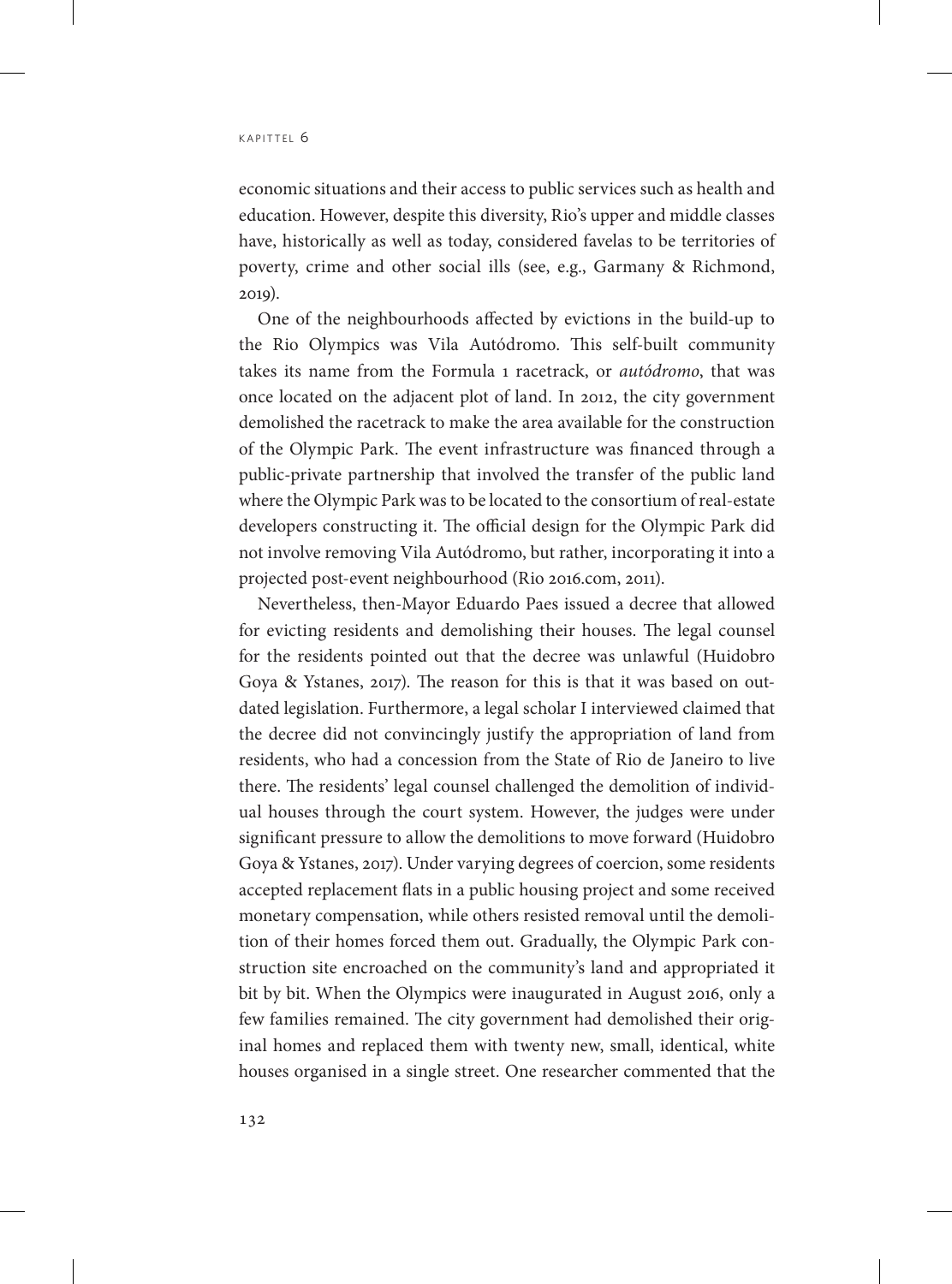THE POLITICS OF INNOCENCE

city took the favela out of Vila Autódromo and replaced it with standardised houses that were more palatable to the middle-class sensibilities of their neighbours (Talbot, 2016b).

Rio's city administration characterised their favela removal practice before the Olympics as an effort to lift poor people into middle-class standards of living (Rio Prefeitura, 2015). However, the residents who resisted eviction in Vila Autódromo described the eviction process as marked by psychological terror and violence, and as destructive to their relationships and sense of belonging (Huidobro Goya & Ystanes, 2017; Ystanes, 2018a; Ystanes & Magalhães, 2020). One resident explained: 'We are like a family here. Nobody wants to leave this place'. However, the evictions ruptured many relationships as residents responded in different ways to the city administration's pressure. The housing projects where some of the residents received replacement flats were of poor quality and provided an unwelcoming physical environment (Rio on Watch, 2016). The housing projects were also dominated by paramilitary militias, which significantly curtailed the residents' social, economic and political freedoms (Ystanes, 2018a). In addition, corruption allegations surrounded the creation of the main housing projects that received residents displaced from Vila Autódromo (Barbassa, 2015). In short, the displacement of people from Vila Autódromo was permeated by accusations of illegitimacy and produced lingering trauma for many residents.3

In 2015 and 2016, I conducted ethnographic fieldwork in which I followed the eviction process in Vila Autódromo and the resisting residents' efforts to stay in the community. During this fieldwork, several international journalists were present, but very few representatives of the Brazilian media covered the existential struggle unfolding in the area. Numerous local academics, activists and journalists from alternative, community-based or left-wing media documented the unlawful eviction of the residents.4 However, the Brazilian mass media showed little interest. Resisting residents were aware of this imbalance, and frequently

<sup>3</sup> See psychiatrist Mindy Fullilove (2004) for details of how forced displacement affects people's mental and physical health, their relationships and sense of community.

<sup>4</sup> For details on the role of social and alternative media in this process, see Ystanes (2018b).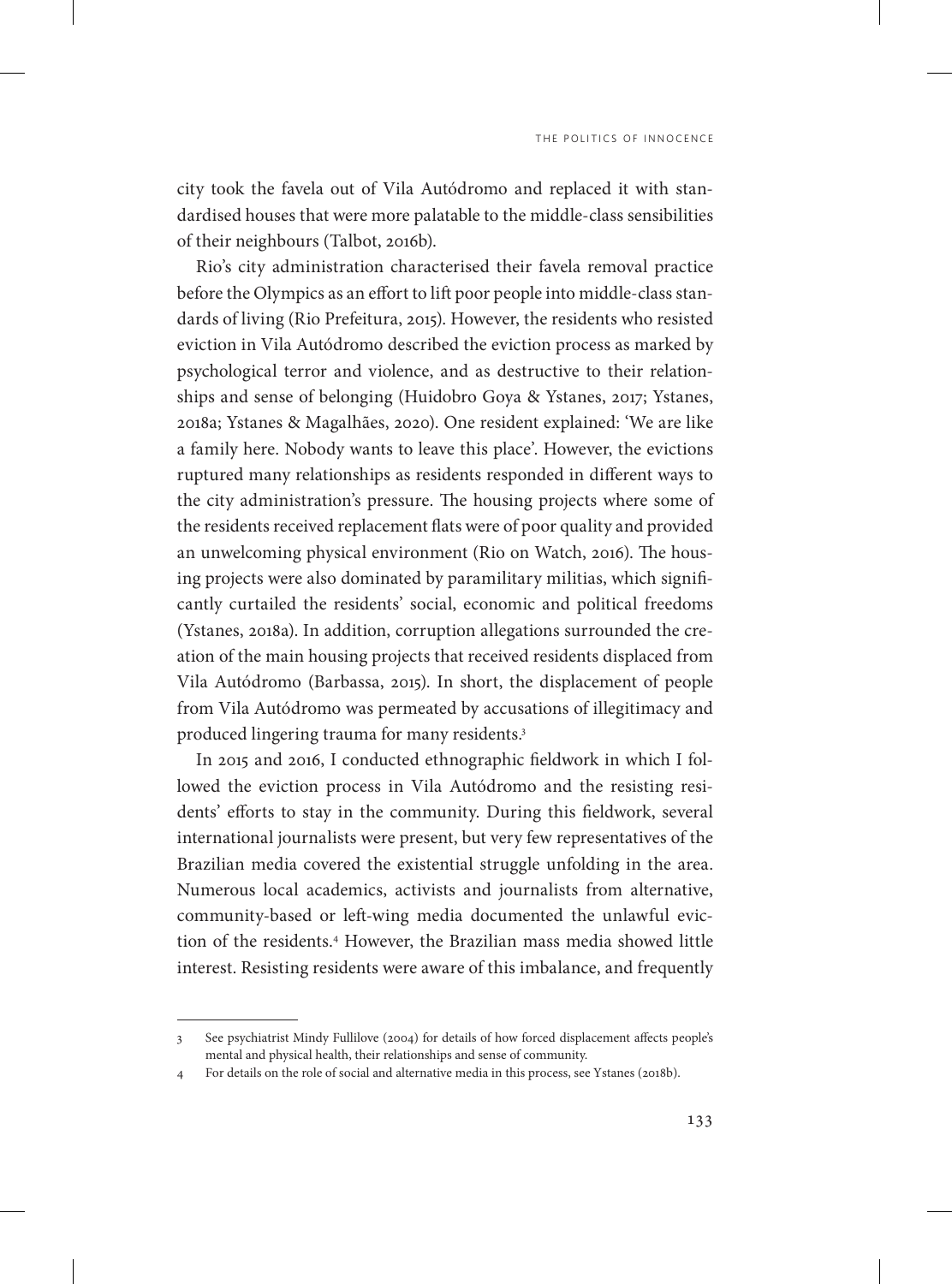brought it up in conversation. They talked about how they were able to work with foreign correspondents but found it difficult to get the attention of local journalists. This situation must be understood against the backdrop of media history in Brazil, where the right-leaning conglomerate *O Globo* owns the vast majority of both print and broadcast media, producing both news and entertainment such as soap operas. During the military dictatorship that ruled Brazil between 1964 and 1985, *O Globo* supported the regime. Today, the conglomerate continues to promote the perspectives of the political elite and the middle class, while the experiences and realities of marginalised Brazilians are mostly overlooked (Ystanes, 2018b).

# **Innocence as a political concept**

Innocence, writes Miriam Ticktin (2017, p. 578), signifies a state of moral and epistemic purity, freedom from sin, guilt or moral wrong, as well as from cunning or artifice. As a legal concept, innocence leaves room for doubt, but as an ethico-moral concept, which is Ticktin's concern, it is less flexible and speaks of identities rather than of acts. In Judeo-Christian cultures, innocence is nevertheless unstable and overdetermined by the Biblical story of the Garden of Eden: a mythical state, inevitably to be toppled by humanity (Joanne Faulkner, cited in Ticktin, 2017, p. 579). Ticktin argues that innocence produces and regulates ontologies of human kinds. While the child is the archetypical figure of innocence, many children are excluded from the category because of their non-innocence. In the United States, for example, the notion of childhood has been racialised as white since the middle of the nineteenth century, established in contrast to the black child, who was constructed as a 'Pickaninny' – a juvenile worker (Robin Bernstein, cited in Ticktin, 2017, p. 580). Similarly, migrant children arriving at the US border from Central America are referred to as minors, not children, and child soldiers are often labelled youths or teens. Ideas about innocence regulate the notion of childhood, and non-innocent children are expelled from the category through their proximity to exploitative labour conditions, war, conflict and violence. In this way, innocence in children is not simply defined by age or a specific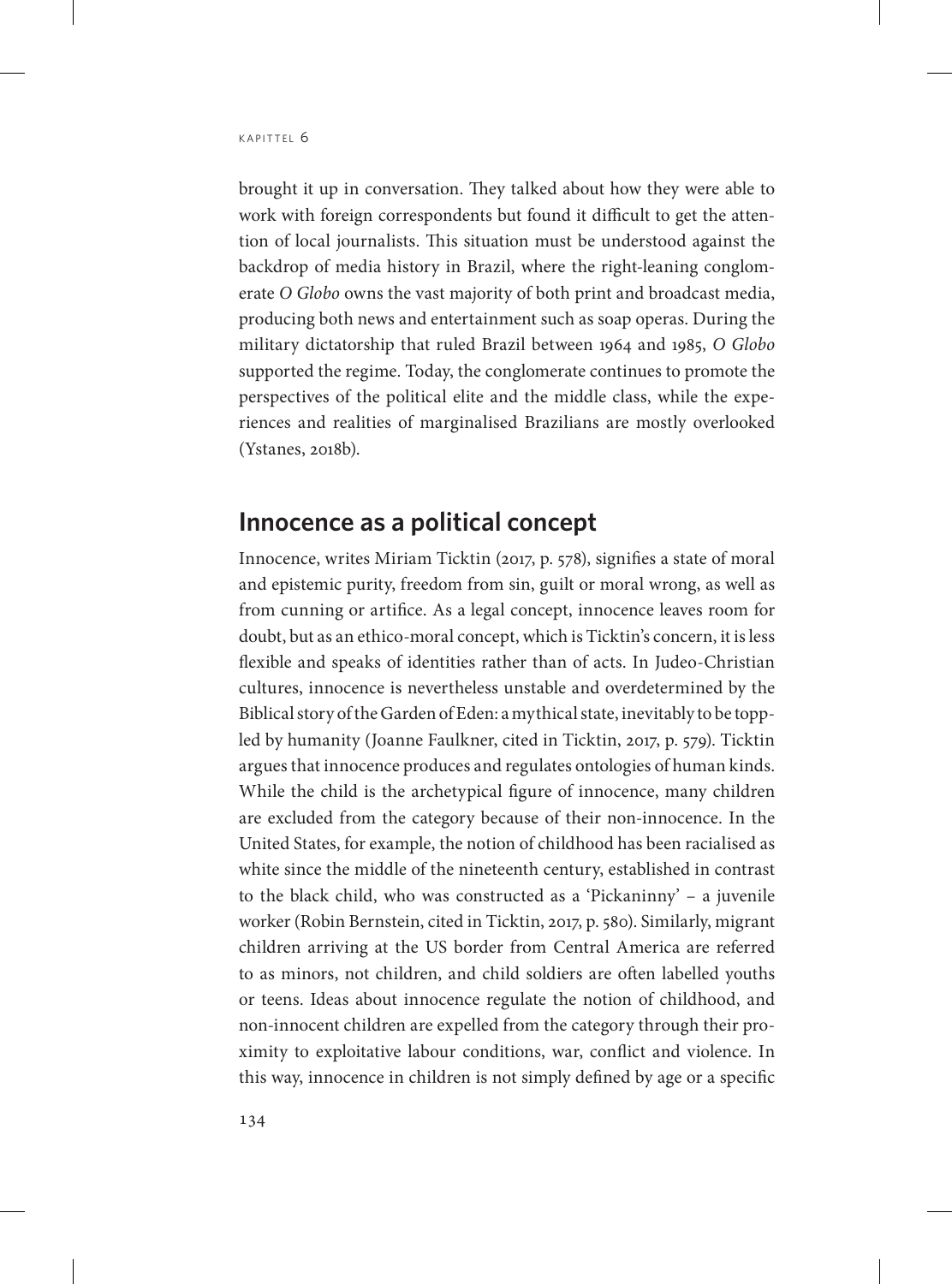THE POLITICS OF INNOCENCE

period in their lives, but by their positionalities, histories and experiences, and the way these are defined by gender, race and class backgrounds (Ticktin, 2017, pp. 579–580).

This conceptualisation of innocence as tied to identities is an active component of Euro-American approaches to politics and humanitarianism. Ticktin argues that 'the suffering victim is best and most easily recognized by humanitarians when considered innocent – pure, outside politics, outside history, indeed, outside time and place altogether' (2017, p. 581). As the resources available to humanitarians are finite, they usually prioritise those they consider to be most vulnerable and most in danger. Such status is granted only to those who are assumed to be completely innocent victims, who have no part or stake in the unfolding conflict or crisis. This logic also permeates immigration policies, where the possibilities for being granted asylum on humanitarian grounds hinge on the applicants' ability to establish themselves as innocent, unknowing victims of circumstances beyond their control. By way of illustration, in human trafficking cases, there is no space for applicants to have any complicity in their situation, for example, through wanting better opportunities for providing for their families. European public discourse distinguishes between 'refugees' and 'illegal economic migrants,' thus establishing asylum as a moral rather than a legal matter and introducing a division between the deserving and undeserving (Ticktin 2017).

Ticktin argues that this construct of the innocent victim is both gendered and racialised, and the figure Chandra Mohanty has called the 'Third World Woman' (Mohanty, cited in Ticktin, 2017) is its quintessential personification as the stereotypical suffering victim of oppressive, patriarchal cultures. This notion of innocence as devoid of agency and knowledge creates both a class of people who need rescue and a class of saviours. The latter are assured of their power and knowledge through their care for the innocent and, hence, human hierarchies are established or reinforced. However, operating in a space of purity allows the saviours to ignore the political and historical circumstances that have created the victims they care for – they are able to capture innocence and thereby purify or absolve themselves (Ticktin, 2017, pp. 582–584). In sum, innocence inserts hierarchies into the concept of suffering and limits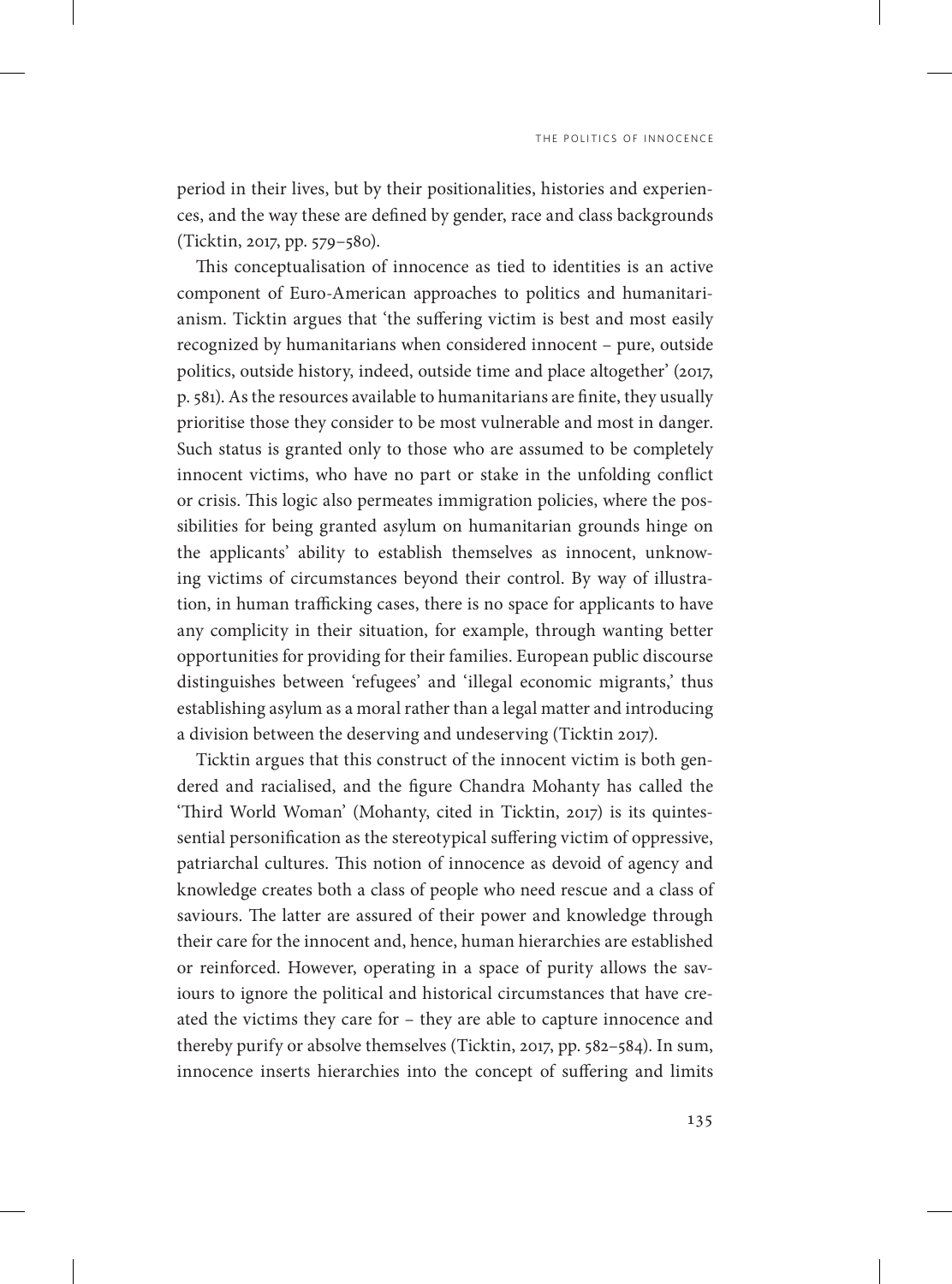our understanding of and empathy towards diverse human experiences. Innocence is fragile and elusive, usually disrupted by the complications of ordinary people's lives. However, the opposite of innocence as an ethico-moral concept is not guilt, but impurity. Ticktin therefore suggests an approach to suffering that embraces the complexities of human lives and circumstances as a means of transforming the exclusionary and hierarchical political orders centred on the notion of innocence (Ticktin, 2017, pp. 587–588).

Turning to pre-Olympic Rio de Janeiro, Ticktin's analysis of innocence provides a useful framework for thinking about the ways local and the international publics perceived the human suffering created by the evictions from Vila Autódromo. In the context of Brazil and Rio, the stereotypical figure of the favela resident is so intimately associated with violent crime and drug trafficking that establishing a publicly accepted narrative of favela residents as innocent victims of state violence is virtually impossible. In the Euro-American context, however, favela residents are more easily constructed as a class of people in need of rescue. Here, narratives that establish the far-away audience as witnesses to the suffering of innocent victims allow for empathy with the evicted without attending to our own complicity in the global inequalities that produce their suffering.

# **The favela and the city: displacement and appropriation**

The history of urban development in Rio de Janeiro is marked by elite concerns regarding the reproduction of the middle and upper classes' socio-economic privileges, from the colonial slave society until the present. Portugal colonised Brazil from 1500 until its independence in 1822. Slavery was a fundamental part of the colonial economy, which centred on commodities such as sugar, coffee and gold. Millions of captive Africans were brought to Brazil as part of an enslaved labour force during this period. In the independent era, Brazil's rulers continued to practise slavery for several decades. The country finally abolished slavery in 1888, as the last country in the western hemisphere. One legacy of this past is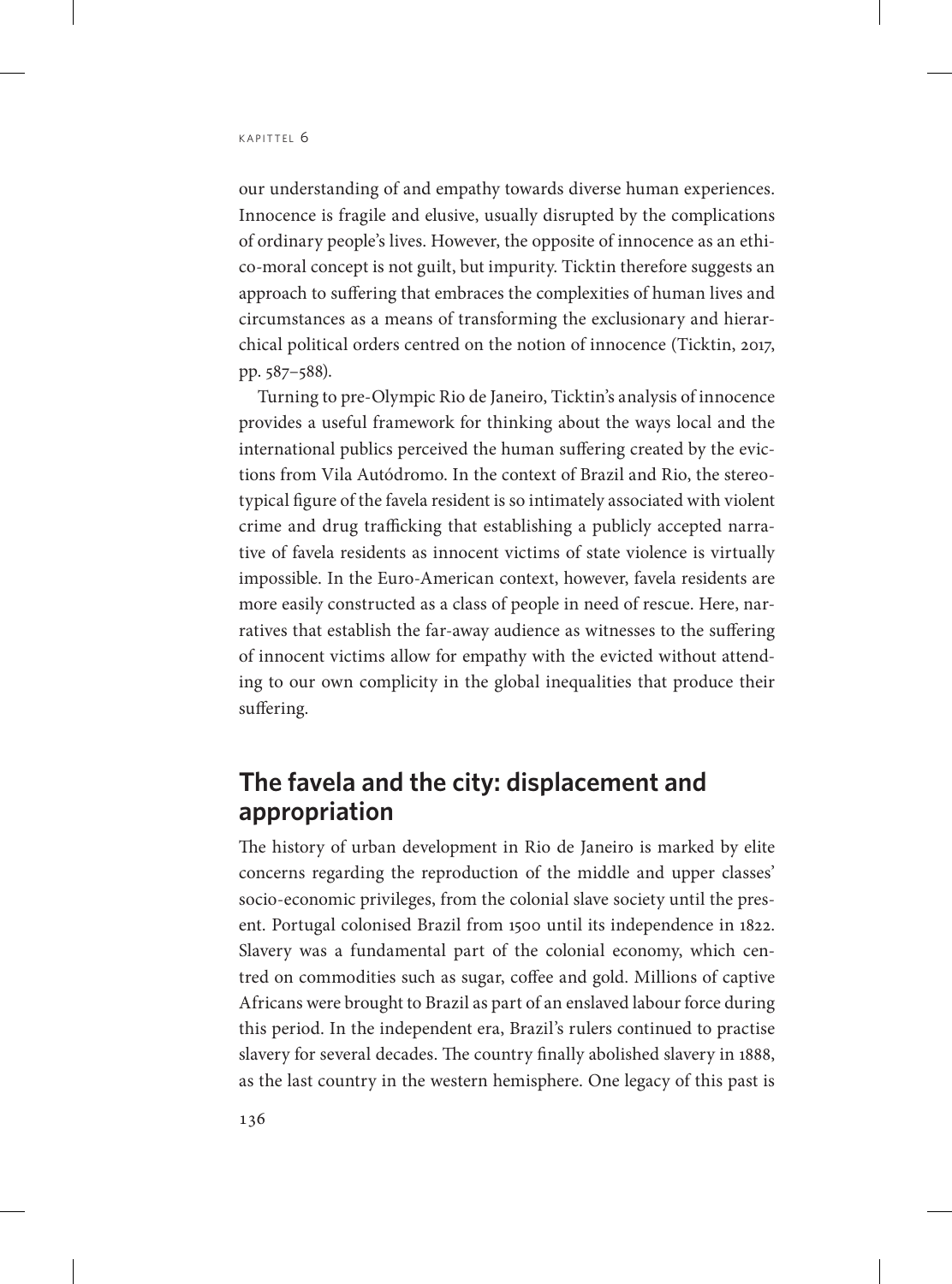THE POLITICS OF INNOCENCE

the continued racialisation of systemic inequalities. Today, Brazil is one of the most unequal countries in Latin America and the world (World Inequality Database, 2020).

Urban development processes have historically, as well as recently, contributed to reproducing inequities through continuous displacement and dispossession of poor residents in centrally located neighbourhoods. The motivations behind such displacements are complex and include making space for urban infrastructure projects, disease control and other interventions aimed at adapting the city to middle-class sensibilities and interests with regard to urban aesthetics, security, morality and economic development.5 Numerous waves of favela removals have contributed to reconfiguring Rio along socio-economic and racial divides throughout history, most recently during the military dictatorship that ruled Brazil between 1964 and 1985. Today, the multifaceted entanglement between skin colour, class and social status emerging from the colonial era is spatially expressed in the city through the distinction between *favela* and *bairro*, or self-built and formalised neighbourhoods. This does not mean that everyone who lives in a favela is poor and of African descent, but rather, that this is the stereotypical idea about favela residents. In the middle-class social imaginary, favelas are also associated with drug trafficking and violent crime, and therefore, many non-favela residents fear favelas and those who live there (see, e.g., Brasil, 2015).

It is worth noting that in Rio, locals often refer to the spatial boundary between *favela* and *bairro* as a division between *favela* and *asfalto* (asphalt). This description of formal neighbourhoods as 'asphalt' euphemises how the favela/*bairro* distinction not only delineates economic inequalities, but also inequities with regard to the residents' access to public services and legal rights (see, e.g., Fischer, 2008), and their spatial and socio-economic mobility (Larkins, 2015). Thus, urban development processes in Rio continue to reproduce racialised and historically established inequalities along spatial, social, economic and legal dimensions.

<sup>5</sup> For more on this, see, for example, Chalhoub (1993), Garmany & Richmond (2019), Magalhães (2019), Perlman (2010), Valladares (2000) and Ystanes & Magalhães (2020).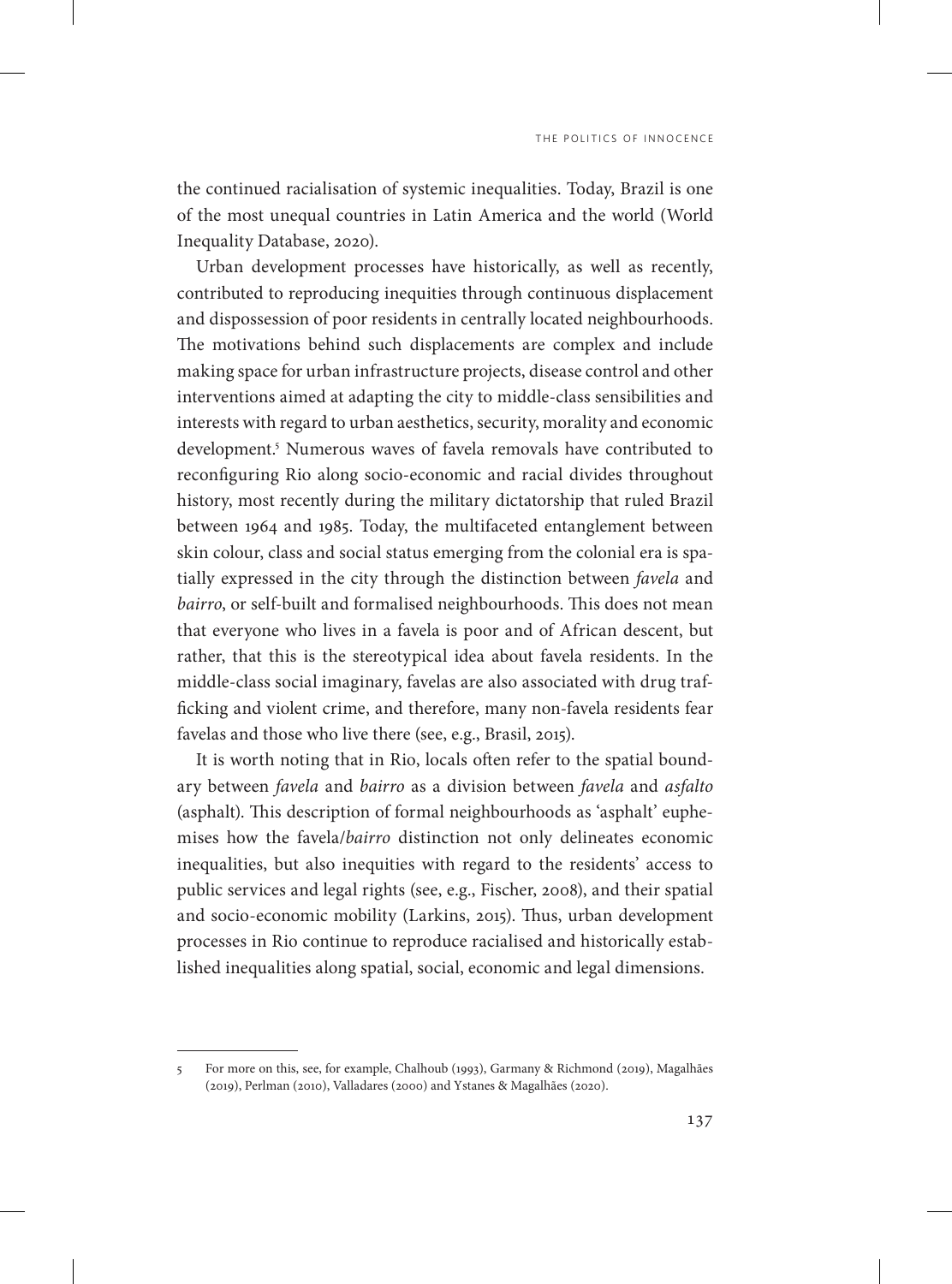## **Mega-event evictions**

In 2007, Rio de Janeiro was selected to host the 2014 FIFA World Cup and then, two years later, the city also won the hosting rights to the 2016 Olympics. The preparations for these events ushered in a new wave of evictions. In 2010, after heavy rainfall that caused landslides and devastated many favela homes on Rio's hillsides, Mayor Eduardo Paes announced that the city would remove entire neighbourhoods considered to be at risk (Anthony, 2013). However, the surge of evictions that followed was not limited to locations at risk of landslides, but rather extended to areas of strategic importance for the mega-events.

Between 2010 and 2015, while Rio prepared for the World Cup and the Olympics, more than 22 000 families were evicted from their homes. While official explanations for these evictions are often misleading or unclear, at least 4 000 of these cases have been directly linked to the city's Olympic preparations (Comitê Popular da Copa e Olimpíadas do Rio de Janeiro, 2015, p. 20). These evictions followed a pattern in which favela residents were uprooted from central and attractive zones in the city and relocated to more peripheral areas (Rolnik, 2015). In sum, the transformations implemented as part of the preparations for the Olympics have created what historian Bruno Carvalho has called 'unprecedented segregation' (Carvalho, 2016, p. 26).

One of the neighbourhoods that was decimated during this recent wave of evictions was Vila Autódromo. This community consisted of approximately 600 families and was located on the plot of land adjacent to the racetrack slated to be transformed into Rio's Olympic Park. Vila Autódromo was originally founded as a fishing village in the 1960s, at the shore of the Jacarepaguá Lagoon. At the time, this location was on the rural outskirts of Rio. However, in the decades that have passed since then, the city has expanded, and Barra da Tijuca, the area surrounding the Jacarepaguá Lagoon, is now a densely populated area. Many of Rio's middle and upper-class residents have found relief there from the exorbitant prices and high crime rates of the city's central areas. When the region was urbanised, Vila Autódromo developed into an urban neighbourhood, as workers hired for the construction of the racetrack and condominiums settled there with their families.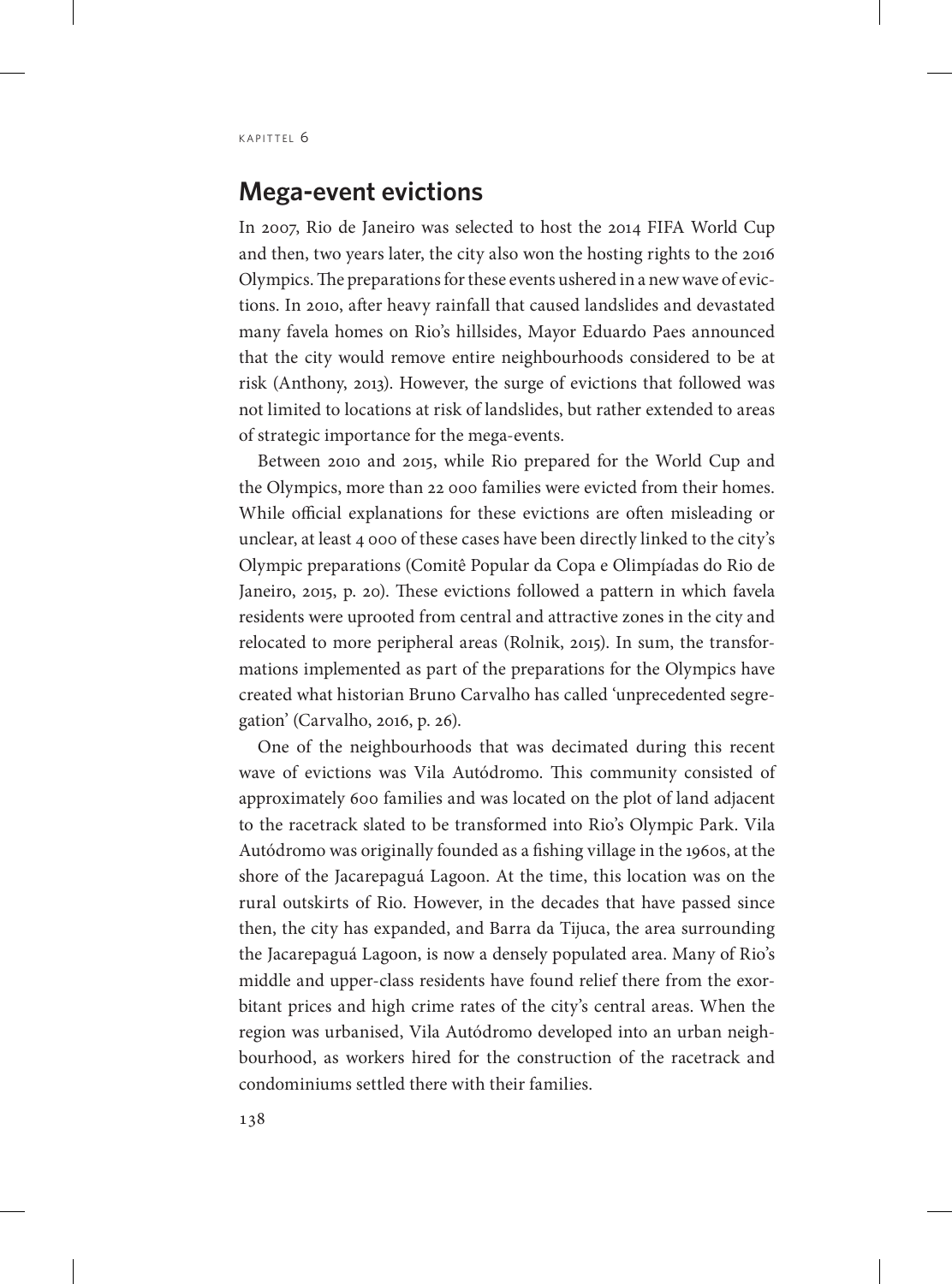Barra da Tijuca stretches north along more than 15 kilometres of beach and is characterised by an urban design adapted to middle-class lifestyles: gated communities, shopping centres and car-based mobility. In this new and emergent context, local politicians came to see Vila Autódromo, with its self-built architecture, as an eyesore that hindered development in the region. In 1993, the city administration initiated a legal process against the community, accusing the residents of aesthetic and environmental damage on the Jacarepaguá Lagoon and surrounding areas (Associação de Moradores e Pescadores da Vila Autódromo, 2016). The outcome of this process was that the residents secured their right to remain in the area. However, as Rio prepared to host the 2016 Olympics and the Olympic Park was constructed on the adjacent plot of land, ordinary political processes were undermined by urgency (Huidobro Goya & Ystanes, 2017). Despite many residents' unwavering resistance, by the time the Olympics were inaugurated in August 2016, the original community was decimated and almost all the residents displaced.

### **Media coverage and communication**

The eviction of Vila Autódromo was widely covered in European and US news media, such as *The Guardian*, *The Independent*, *Time Magazine*, *The New York Times* and *The Washington Post* (see, e.g., Golshan, 2016; Gregory, 2015; Jenkins, 2016; Maciel, 2016; Phillips, 2016; Romero, 2012; Talbot, 2016a; Watts, 2015). In contrast, Brazilian mass media mostly ignored the plight of those who were evicted from Vila Autódromo. A few articles on this topic were published around 8 March 2016, when the city administration demolished the house of activist Maria da Penha on International Women's Day – and the same day that she received an award from Rio's Legislative Assembly for her activism (see, e.g., Vettorazzo, 2016). However, in one of these articles (Boeckel, 2016), the perspective of Mayor Eduardo Paes dominates the narrative. The story ends with his unquestioned claim that 531 out of 549 families had left the community not because they had to, but that they had asked to leave because 'they saw no prospects for a life there' (Boeckel, 2016). This is illustrative of how Brazilian mass media mostly communicates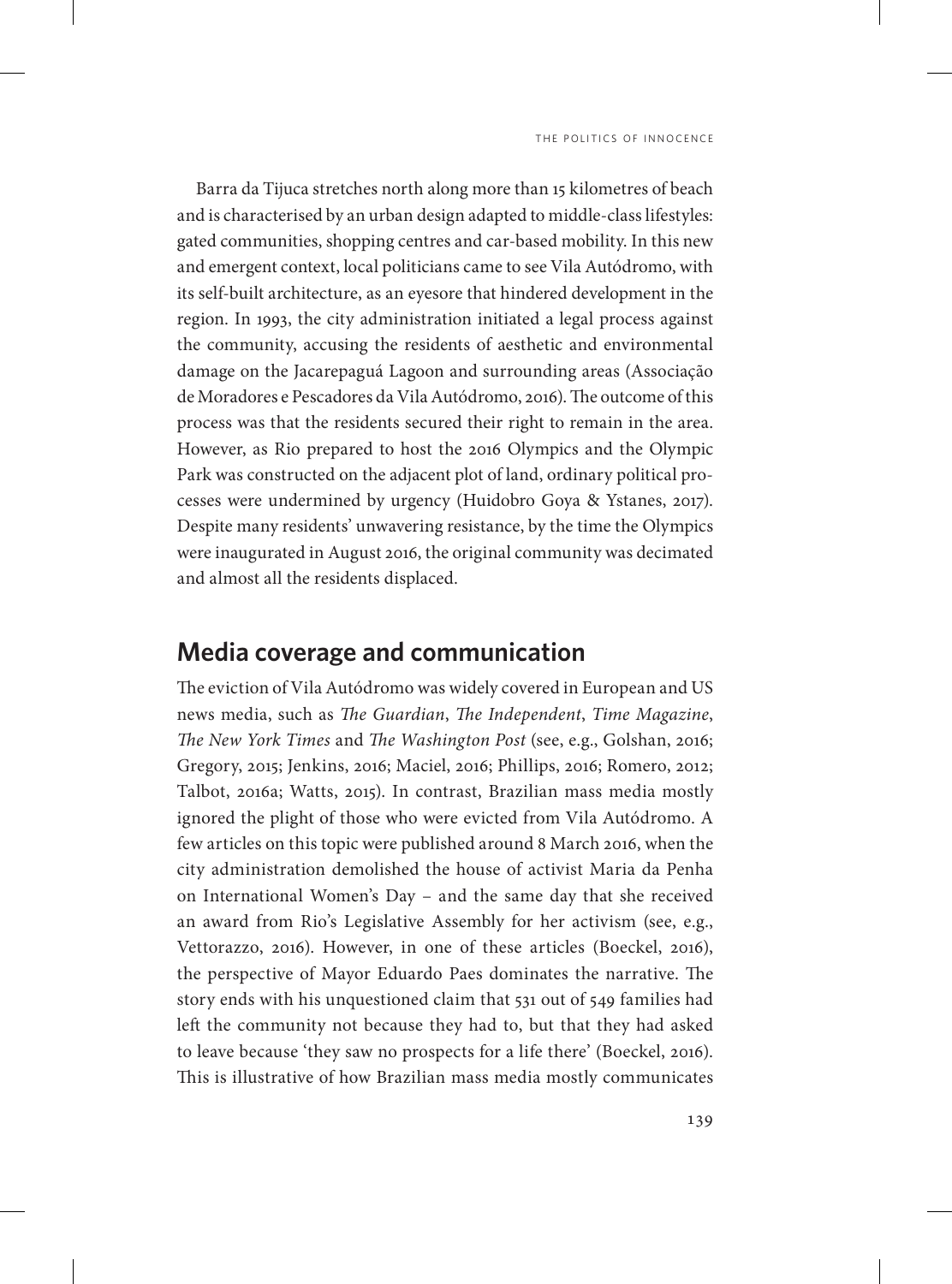elite perspectives, while providing little representation for underserved communities.

In contrast, international media covered the perspectives of resisting residents. For example, in June 2015, *The Guardian* reported on a violent eviction in the community, citing several residents about what took place. One gave the following statement about the evictions: 'We have the right to live here, but they want to take it by force. It's not right. The mayor is using our lives, our homes, as a way to pay back the loans from the big construction companies that financed his campaign. But it's our lives, our homes' (Watts, 2015). A 2016 article in *Vox* details how the homes of resisting residents are locations of belonging and memories. Describing Maria da Penha's home, the journalist writes: 'Just past the gate, there's a small entryway that doubled as the community chapel for nearly a decade, where she and her husband once exchanged wedding vows. Claudio shows me a picture of their wedding day. It's been a long time since they have had any peace' (Golshan, 2016). These articles both present the resisting residents' perspective on the evictions as rooted in corruption and property speculation, and also write about them in a way that inspires empathy and recognition in the reader – across cultures and circumstances, people can relate to the idea of home as a significant place in our lives, filled with memories and meaning – whether that be a house or a community.<sup>6</sup>

To circumvent this local negligence towards their predicament, the resisting residents applied several strategies. In addition to attending to journalists – mostly international – as well as researchers and filmmakers, they organised cultural protest events such as film screenings, book launches and festivals to attract people to their community. These events were announced on social media and usually attracted young middle-class activists, students, researchers and alternative media journalists, locals as well as foreigners. During such events, but also at all other times, graffiti and banners on the walls of the remaining buildings communicated the resisting residents' analysis of why they were evicted:

<sup>6</sup> See Ystanes (2018a) for more on how attachment to home and community motivated resistance to evictions in Vila Autódromo.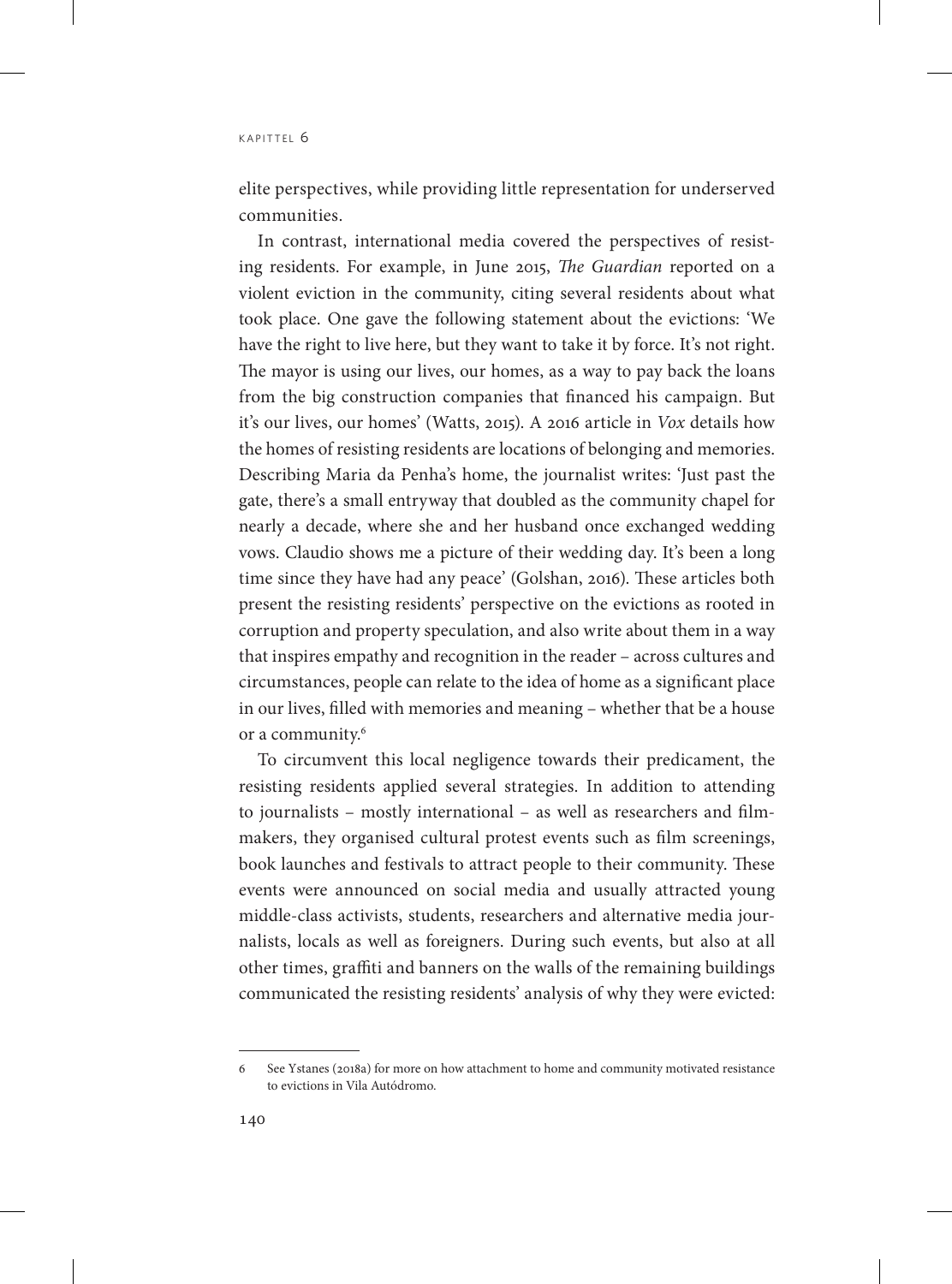property speculation, corrupt politicians and a corrupt legal system, social cleansing and the Olympics as the mechanism making their displacement possible. In this way, the residents referenced Rio's historical disregard for citizens like themselves and enduring inequalities based on class, race and social status.

The purpose of displaying these messages around the community was to 'let the walls speak for us', as some of the residents put it. One reason for this was that journalists might arrive at times when no residents were present to receive them. On such occasions, the perspective of the resisting residents would be visible throughout the community regardless. Another, equally important reason was the lack of local media coverage of the evictions. One resident explained that they hoped people from the nearby gated communities would see their messages when driving past Vila Autódromo and become more cognisant of the injustices unfolding there. This sentiment illustrates the degree to which the residents of selfbuilt and formalised neighbourhoods are segregated and occupy different realities, socially as well as legally.

### **The politics of empathy and indifference**

The question of why the Brazilian news media had so little coverage of the evictions from Vila Autódromo, while this was a major news story circulating about the Rio Olympics internationally, is complex. It is not my intention to fully answer this question here, but rather, to address one aspect of it that emerges from Ticktin's (2017) work on innocence. Ticktin argues that in Judeo-Christian cultures, innocence as an ethico-moral concept is overdetermined by the Biblical story of the Garden of Eden. This story problematises human agency, which ultimately leads Adam and Eve to be expelled from paradise. The suffering that follows is of their own making, so to speak, caused by their lack of obedience. In Ticktin's analysis, the allegory about the Garden of Eden makes for an understanding of innocence as tied to identities that are 'pure', outside of history and politics, and beyond time and place (2017, p. 581). In political terms, this means that in cultures influenced by Judeo-Christian ideas, we are more inclined to see innocence in suffering persons when our complicity in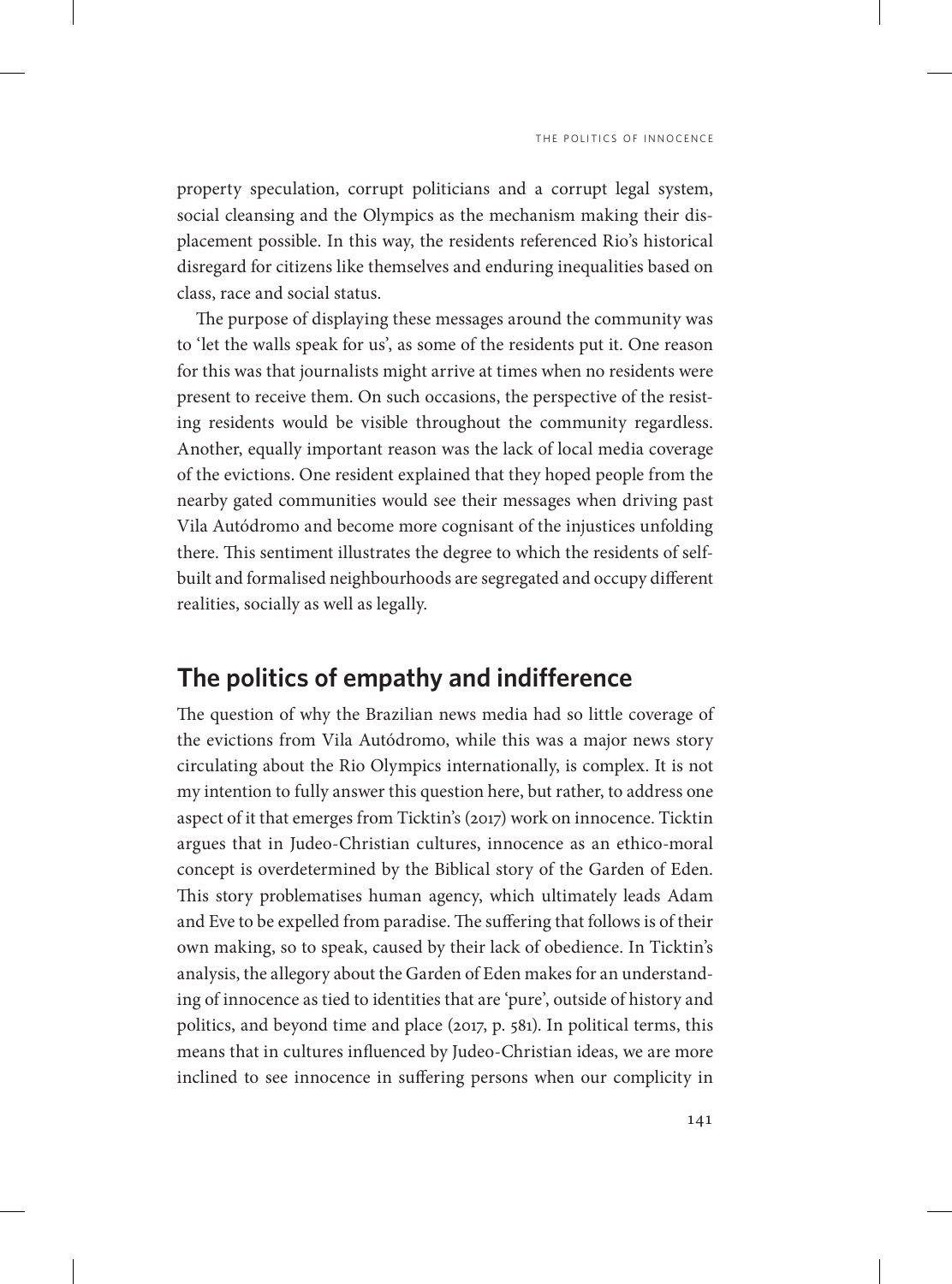their hardship is not visible to us. In contrast, we are less likely to recognise as 'innocent victims,' worthy of attention and assistance, those whose suffering is explicitly tied in with social processes that benefit us somehow. Instead, we often consider such persons to have a stake in the situation that produces their suffering and, as such, at least partially, to have brought hardship upon themselves. In the Norwegian context, the deportation of persons accused of not complying with all the regulations of the asylum process, without much concern for how this affects their lives and their families, exemplify how this manifests politically (see, e.g., Kolsrud, 2019).

The Norwegian public discussion about refugees arriving because of the war in Syria is another example. Initially, this discussion centred on the situation of the refugees and, to a large degree, empathised with their situation and recognised their legitimate need to flee. However, as refugees started to arrive in larger numbers, the narrative shifted. Rather than refugees, they were now frequently described as migrants, a term that connotes agency and people in search of a better life, rather than innocent victims of circumstances beyond their control. Furthermore, the refugees arriving were often described as constituting a 'surge' (*strøm*) (see, e.g., Torgersen & Slettholm, 2016), thus giving the impression that the country was being flooded by people with a questionable need for protection. In this way, the so-called 'refugee crisis' was reinscribed in the public discourse as a crisis for the receiving communities, shifting the focus away from the refugees' situation. Thinking along the lines of Ticktin, it would appear that when refugees were situated in concrete places within Norwegian borders, with a stake in their applications to remain, they also became the focus of political debates about how to 'stop the surge' (Torgersen & Slettholm, 2016). In other words, the refugees were no longer legible as 'innocent victims', outside history and politics, and beyond time and place. It was as if this shift desensitised the public to the suffering of refugees stuck in camps on Europe's borders.

It is good to keep this backdrop in mind when thinking about why so many Brazilians of the middle and upper classes were unwilling to 'see' or attend to the suffering of those who were displaced from their homes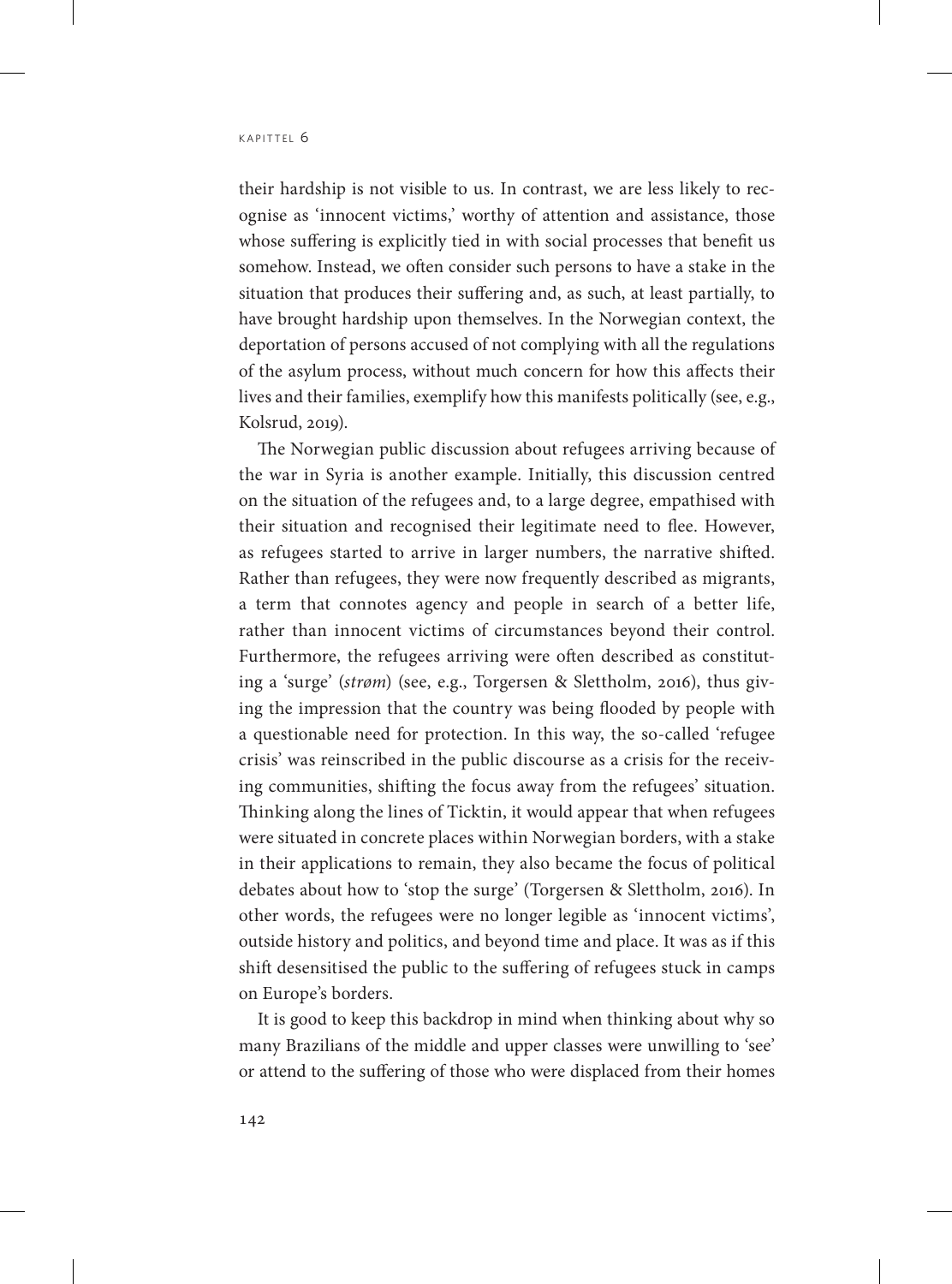and communities before the Olympics. Much bereavement follows in the wake of forced displacements: the loss of home, community, health and belonging, economic losses, long commutes or loss of employment and frequently, the loss of easy access to public services and commerce (see, e.g., Fullilove, 2004; Perlman, 2010; Perry, 2004). Just as the empathy for the suffering of the refugees subsided in Norway as it became clear that residents' unwillingness to include refugees in local communities contributed to their hardships, the interests of Rio's middle and upper-class residents were also implicated in the displacement of favela residents.

The historical processes outlined above have established the idea that the urban poor are a population which threatens the safety, interests and aesthetic sensibilities of more privileged citizens. The development of Rio into a city adapted to the interests, tastes and needs of its more privileged residents has historically been achieved against the gradual expulsions of the urban poor, further and further towards its periphery. In Brazilian public spheres of deliberation, which are dominated by the perspectives of the middle and upper classes, the experiences of favela residents are not frequently featured. Instead, police killings of young black men in favelas are routinely justified by Brazilian media outlets, which often publish law enforcement's official version of events unquestioned (see, e.g., Timerman, 2014). The innocence of these men is not legible to the middle and upper-class public, who have been socialised to see them as threatening by virtue of their appearance and their place of residence and are thereby desensitised to their struggles. Consequently, by reverse logic, victims of police violence are commonly accused of being criminals because they have been murdered by the police.

Differences in how the Olympic evictions were chronicled in Brazilian and Euro-American mass media must be understood against this background. The audiences served by these outlets were differently positioned in relation to their implication in the suffering the evictions produced. The privileged sectors of Brazilian society, whose implication in this suffering was a historically established dimension of urban inequality, would struggle to see displaced favela residents as innocent victims of circumstances beyond their control. On the other hand, the Euro-American public could empathise with the struggle of those threatened by eviction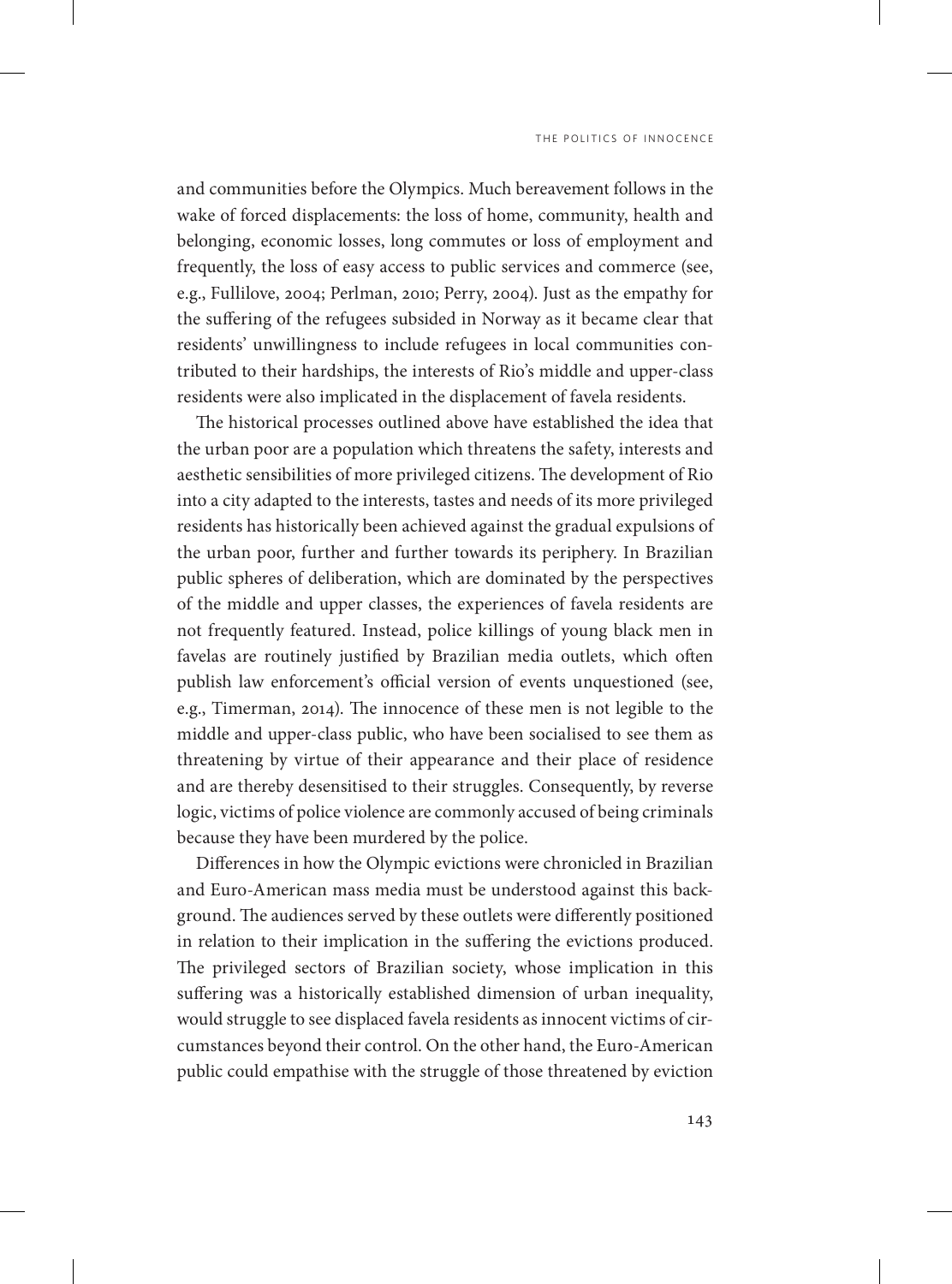from a position that, for many, obscures the political and historical circumstances that have created postcolonial inequalities. Consequently, for these observers, seeing favela residents as 'innocent victims' of corrupt Brazilian politicians, judges and developers, or as the heroic underdog in a 'David vs. Goliath' story, does not destabilise their own position in geopolitical hierarchies. Ticktin's work suggests that as members of societies marked by Judeo-Christian ideas, we are more willing to see innocence in others when we can do so without also recognising our implication in their struggles. The different readings of Rio's Olympic evictions support Ticktin's suggestion that to undo hierarchical political orders, we must embrace the complexities of human lives and circumstances, rather than premising empathy on innocence. In so doing, we will make it possible to open up wider and more constructive debates about how the status quo reproduces inequality and suffering.

# **Conclusion**

This chapter explores how empathy with the large-scale evictions of favela residents from their homes prior to the 2016 Olympics in Rio de Janeiro was more frequently articulated in Euro-American than in Brazilian news media. Ticktin (2017) argues that in Judeo-Christian cultures, innocence as an ethico-moral concept is overdetermined by the Biblical story of the Garden of Eden, which problematises human agency and contrasts it with a state of innocence. The political consequence of this conceptualisation is the hierarchisation of human suffering according to whether those experiencing hardships can be categorised as 'innocent victims'. Such categorisation obscures the observer's implication in the social and political processes producing the suffering and, therefore, when the adversity of others lays such complicity bare, they are less likely to be considered 'innocent victims'. Rio's Olympic evictions exemplify this dynamic, as they were executed against a background of historically established modes of urban development based on the displacement of favela residents to make space for the interests of the middle and upper-classes. The implication of the public mainly served by Brazilian mainstream media outlets in the suffering this recent surge of evictions produced,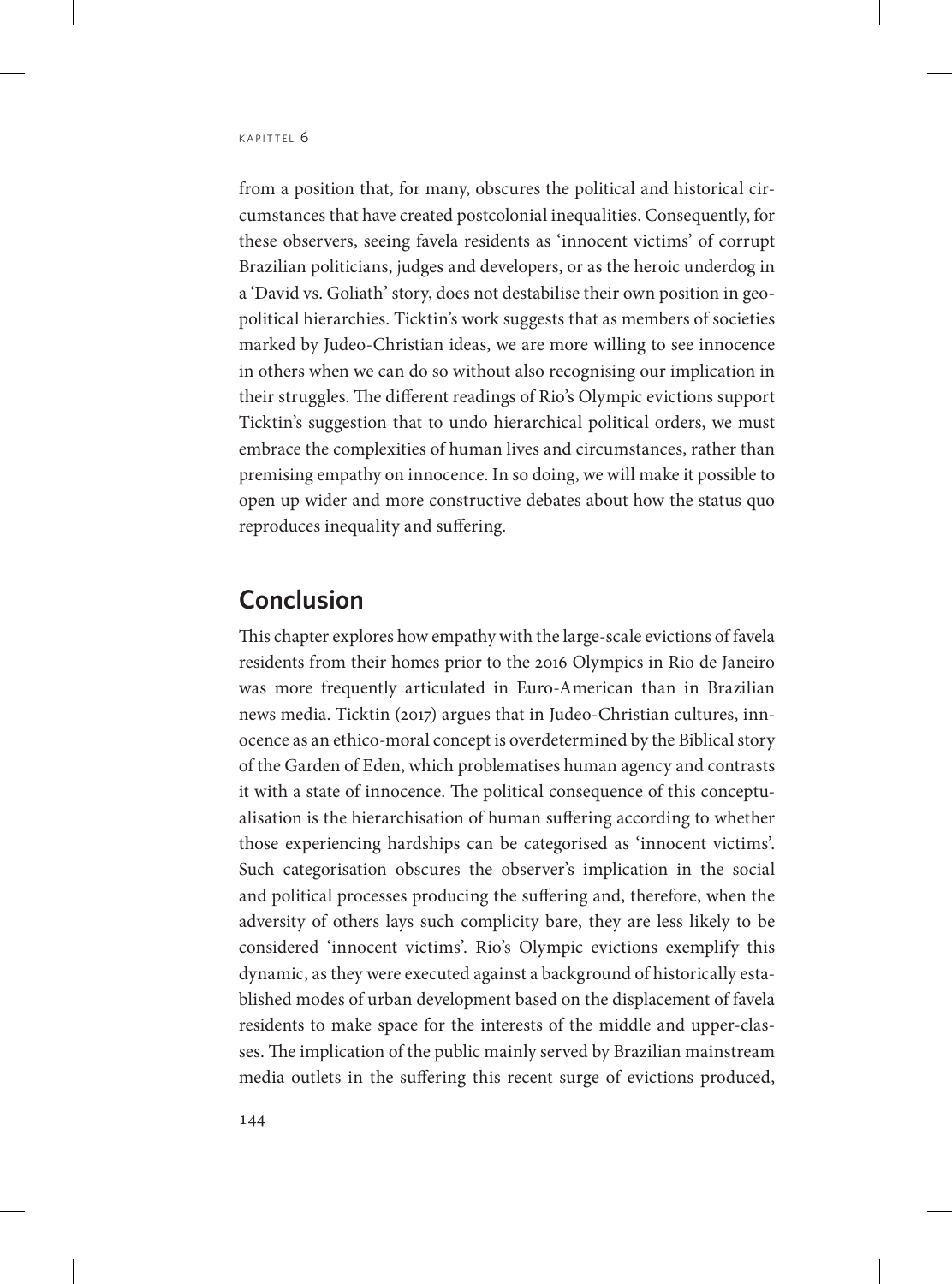may explain why coverage of these evictions was more frequent in Euro-American media. However, these news stories emerged in Europe against the backdrop of a refugee crisis that many Europeans conceptualised as a crisis for receiving European communities, thus shifting the focus away from the refugees' situation. Exploring how conceptualisations of innocence and the observers' implication in the suffering of others have structured politically dominant notions of victimhood and responsibility (Ticktin, 2017), may provide a deeper understanding of this contradictory and ambiguous situation.

# **Literature**

- Anthony, C. G. (2013). Urban forced removals in Rio de Janeiro and Los Angeles: North-South similarities in race and city. *The University of Miami Inter-American Law Review*, *44*(2), 337–364. [https://repository.law.miami.edu/umialr/vol44/](https://repository.law.miami.edu/umialr/vol44/iss2/10) [iss2/10](https://repository.law.miami.edu/umialr/vol44/iss2/10)
- Associação de Moradores e Pescadores da Vila Autódromo. (2016). *Plano Popular da Vila Autódromo 2016. Plano de Desenvolvimento Urbano, Econômico, Social e Cultural*. [https://vivaavilaautodromo.files.wordpress.com/2016/02/ppva\\_](https://vivaavilaautodromo.files.wordpress.com/2016/02/ppva_
2016web.pdf) [2016web.pdf](https://vivaavilaautodromo.files.wordpress.com/2016/02/ppva_
2016web.pdf)
- Barbassa, J. (2015). *Dancing with the devil in the city of God: Rio de Janeiro on the brink*. Touchstone.
- BBC News. (2019, April 17). *Odebrecht case: Politicians worldwide suspected in bribery scandal*. https://www.bbc.com/news/world-latin-america-41109132
- Boeckel, C. (2016, March 8). Paes diz que não faltou diálogo em remoções na Vila Autódromo, Rio. *G1*. https://tinyurl.com/3aw87h4k
- Brasil, L. (2015). Empregadores domésticos rejeitam morador de favela. *O Dia*. http://odia.ig.com.br/noticia/economia/2015-02-12/empregadores-domesticosrejeitam-morador-de-favela.html
- Carvalho, B. (2016). Rio, city of epithets: Olympic urbanism in context. In B. Carvalho, M. Cavalcanti & V. V. Rao (Eds.), *Occupy all streets: Olympic urbanism and contested futures in Rio de Janeiro* (pp. 20–29). Terreform.
- Chalhoub, S. (1993). The politics of disease control: Yellow fever and race in nineteenth century Rio de Janeiro. *Journal of Latin American Studies*, *25*(3), 441–463. https://doi.org/10.1017/S0022216X00006623
- Comitê Popular da Copa e Olimpíadas do Rio de Janeiro. (2015). *Olimpíada Rio 2016, os Jogos da Exclusão: Megaeventos e Violações dos Direitos Humanos no Rio de Janeiro*. Rio de Janeiro.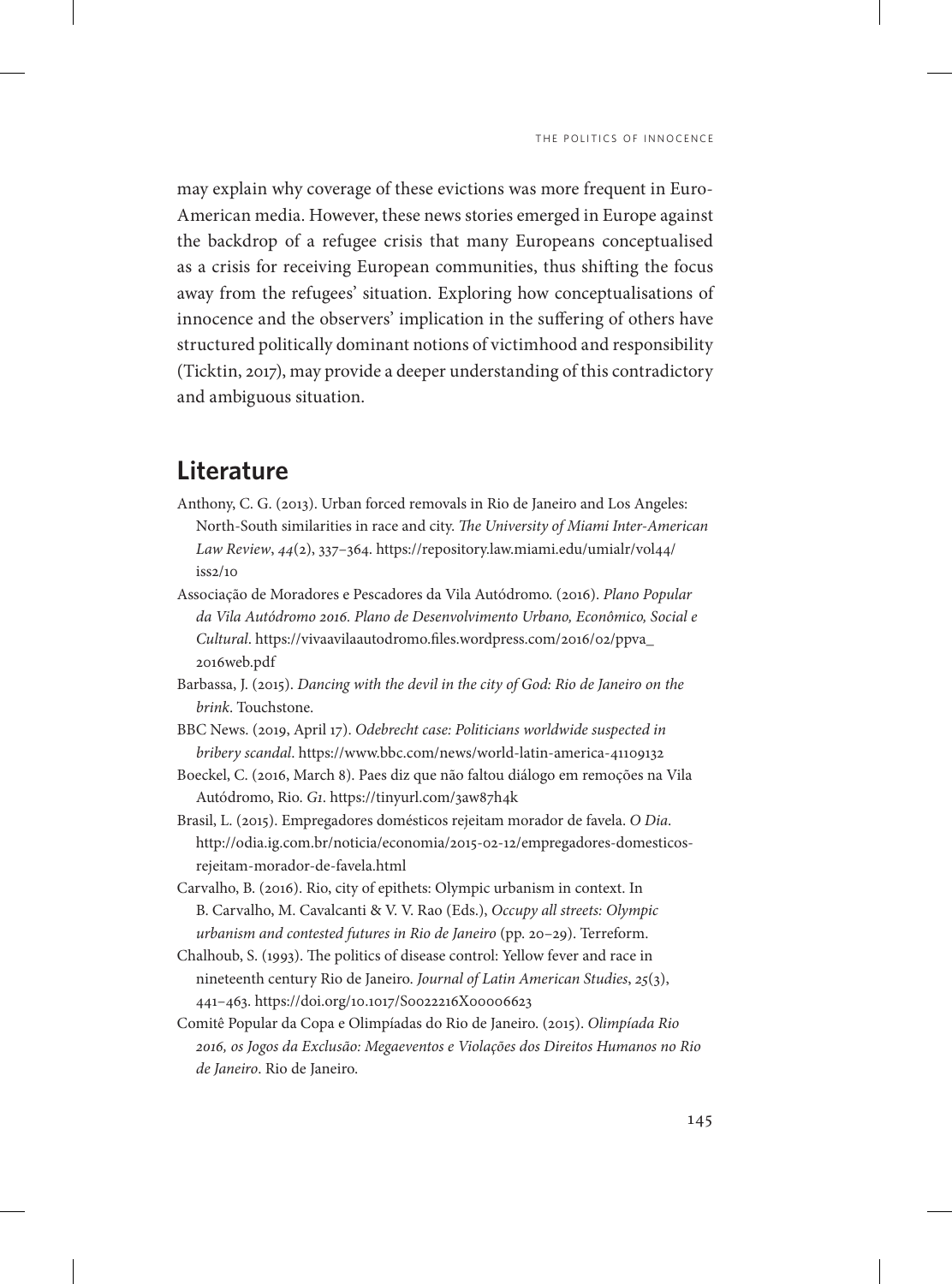- Cornelissen, S. (2012). 'Our struggles are bigger than the World Cup': Civic activism, state-society relations and the socio-political legacies of the 2010 World Cup. *British Journal of Sociology*, *63*(2), 328–248.
- Fischer, B. (2008). *A poverty of rights: Citizenship and inequality in twentieth-century Rio de Janeiro*. Stanford University Press.
- Fullilove, M. T. (2004). *Root shock. How tearing up city neigbourhoods hurts America, and what we can do about it*. One World/Ballantine Books.
- Gaffney, C. (2010). Mega-events and socio-spatial dynamics in Rio de Janeiro, 1919– 2016. *Journal of Latin American Geography*, *9*(1), 7–29.
- Gaffney, C. (2016). Gentrifications in pre-Olympic Rio de Janeiro. *Urban Geography*, *37*(8), 1132–1153.<https://doi.org/10.1080/02723638.2015.1096115>
- Garmany, J. & Richmond, M. A. (2019). Hygenisation, gentrification, and urban displacement in Brazil. *Antipode*, *52*(1), 124–144. https://doi.org/10.1111/anti.12584
- Golshan, T. (2016, August 10). 'It's like a war zone': How the Olympics nearly destroyed a Rio neighborhood. *Vox.Com*. https://tinyurl.com/54htmpap
- Gregory, S. (2015, December 27). Meet the impoverished Brazil residents who won't move for the Olympics. *Time*. https://tinyurl.com/cdemmknm
- Huidobro Goya, J. A. & Ystanes, M. (2017). *Dirty games: Olympic evictions in Rio de Janeiro*. Documentary, 63 minutes.
- Jenkins, S. (2016, August 7). For the displaced of Rio, 'The Olympics has nothing to do with our story.' *The Washington Post*. https://tinyurl.com/4ejbp9by
- Kolsrud, K. (2019, December 11). Utvist småbarnsmor tapte i Høyesterett. *Rett24.No*. https://tinyurl.com/25cyueb3
- Larkins, E. R. (2015). *The spectacular favela: Violence in modern Brazil*. University of California Press.
- Maciel, E. (2016, August 18). Meet the people who refused to be evicted ahead of the Rio Olympics. *The Huffington Post*. https://tinyurl.com/yhzu6tar
- Magalhães, A. (2019). *Remoções de Favelas no Rio Janeiro. Entre Formas de Controle e Resistências*. Appris Editora.
- Perlman, J. (2010). *Favela. Four decades of living on the edge in Rio de Janeiro*. Oxford University Press.
- Perry, K. Y. (2004). The roots of black resistance: Race, gender and the struggle for urban land rights in Salvador, Bahia, Brazil. *Social Identities*, *10*(6), 811–831. https://doi.org/10.1080/1350463042000324283
- Phillips, D. (2016, August 2). Rio 2016: Favela residents being evicted days ahead of Olympics. *The Independent*. https://tinyurl.com/y2umr6yr
- Rio 2016.com. (2011). Parque Olímpico: Conheça o projeto vencedor para o Plano Geral Urbanístico. Retrieved March 18, 2016, from [http://www.rio2016.com/](http://www.rio2016.com/noticias/parque-olimpico-conheca-o-projeto-vencedor-para-o-plano-geral-urbanistico) [noticias/parque-olimpico-conheca-o-projeto-vencedor-para-o-plano-geral](http://www.rio2016.com/noticias/parque-olimpico-conheca-o-projeto-vencedor-para-o-plano-geral-urbanistico)[urbanistico](http://www.rio2016.com/noticias/parque-olimpico-conheca-o-projeto-vencedor-para-o-plano-geral-urbanistico)